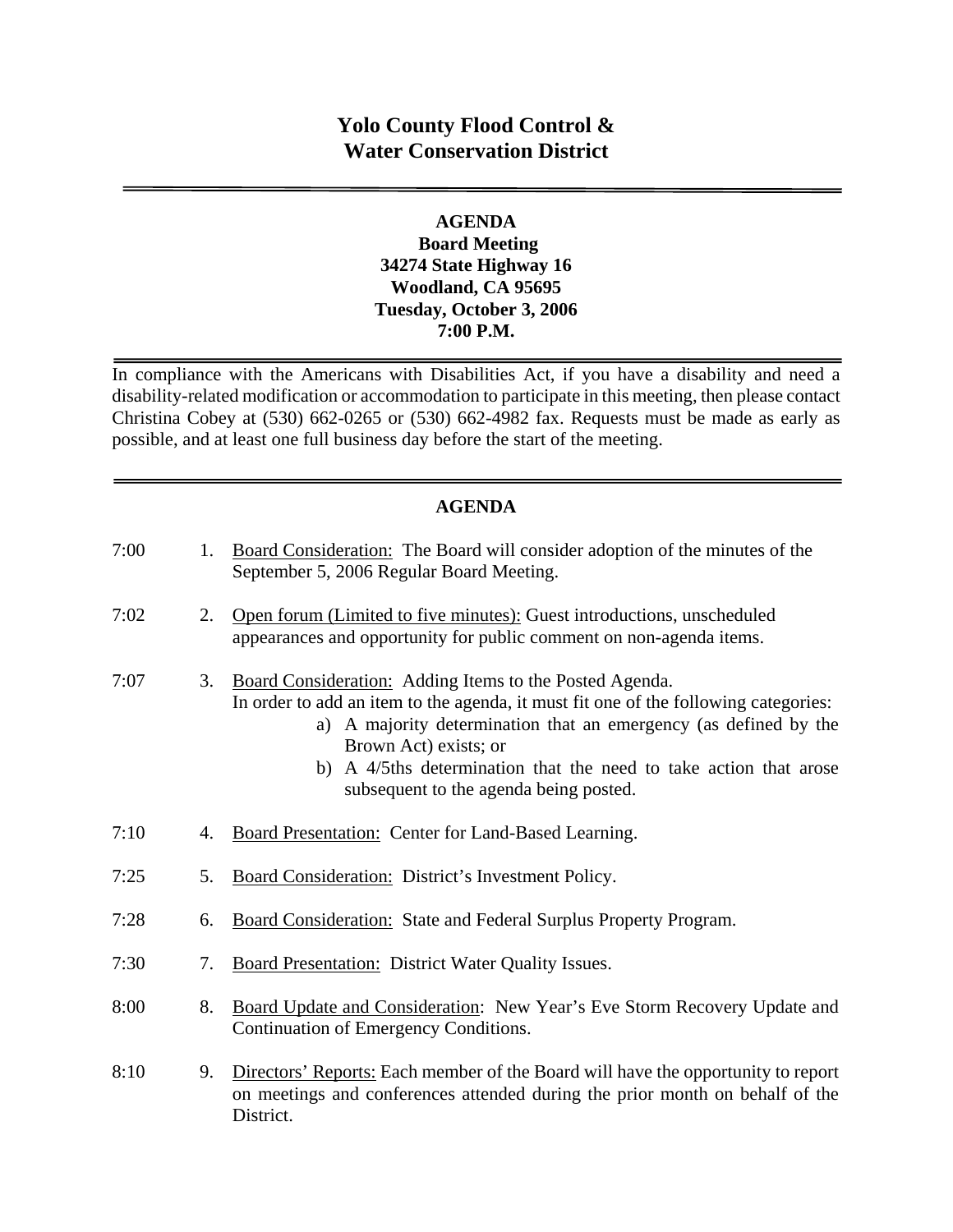| 8:20 | 10. Attorney's Report: The District's attorney will report on the following:<br>a) Current legal and legislative activities, including consideration<br>for position of support or opposition of Proposition 90, 84 and<br>1E.                                                                                                                                    |
|------|-------------------------------------------------------------------------------------------------------------------------------------------------------------------------------------------------------------------------------------------------------------------------------------------------------------------------------------------------------------------|
| 8:30 | 11. General Manager's Report: The Board will receive a report from the General<br>Manager or designated representatives regarding current general activities and<br>projects of the District.<br>a) General Activities<br>b) IRWMP<br>c) Davis/Woodland Surface Treatment Plant<br>d) Madison Elevation Report<br>e) Operations, Maintenance and Water Conditions |
| 8:50 | 12. General Discussion: Opportunity for Board members to ask questions for<br>clarification, provide information to staff, request staff to report back on a<br>matter, or direct staff to place a matter on a subsequent agenda.                                                                                                                                 |
| 8:55 | 13. Board Consideration: The Board will consider the approval and the payments of<br>bills.                                                                                                                                                                                                                                                                       |
| 9:00 | 14. Closed Session:<br>a) Conference with Legal Counsel Under: Brown Act Section<br>54956.9(a) Carman vs. YCFC&WCD and Watson vs. YCFC&WCD                                                                                                                                                                                                                        |
| 9:29 | 15. Closed Session Report                                                                                                                                                                                                                                                                                                                                         |
| 9:30 | 16. Adjourn                                                                                                                                                                                                                                                                                                                                                       |

The public may address the Board concerning an agenda item either before or during the Board's consideration of that agenda item. Public comment on items within the Board's jurisdiction is welcome, subject to reasonable time limits for each speaker. Upon request, agenda items may be moved up to accommodate those in attendance wishing to address that item. Times listed for consideration of agenda items are approximate only. The Board may consider any agenda item at any time during the Board meeting.

I declare that the foregoing agenda was posted at the office of the Yolo County Flood Control and Water Conservation District, 34274 State Highway 16, Woodland, CA on September 29, 2006.

By: \_\_\_\_\_\_\_\_\_\_\_\_\_\_\_\_\_\_\_\_\_\_\_\_\_\_\_\_\_\_\_\_\_\_\_\_\_

Christina Cobey, Administrative Assistant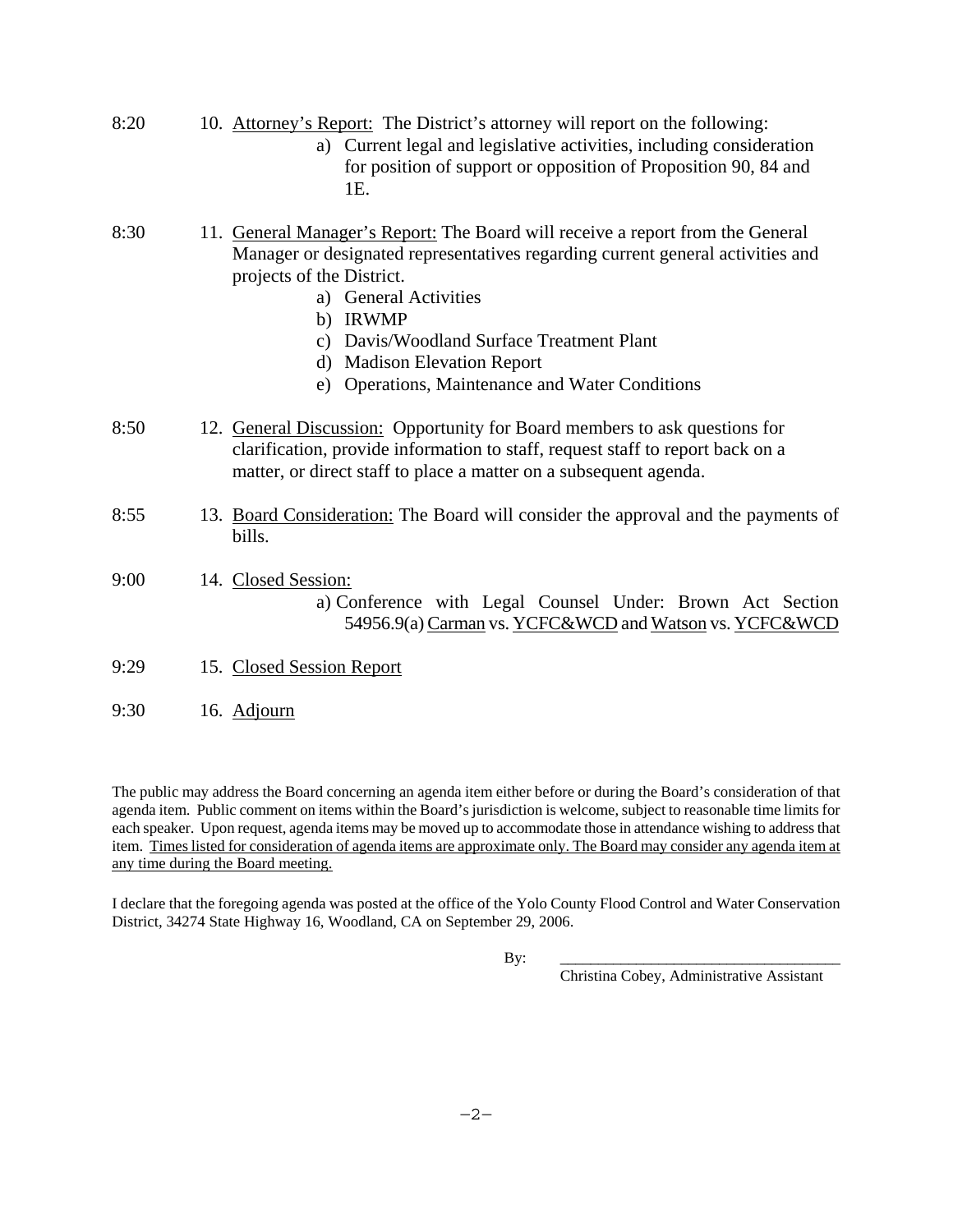#### REGULAR BOARD MEETING MINUTES October 3, 2006

The regular October meeting of the Board of Directors of the Yolo County Flood Control and Water Conservation District was held at 7:00 p.m. on October 3, 2006 at its regular place of business, 34274 State Highway 16, Woodland, California. Vice-Chair Scheuring convened the meeting with Directors Brice, Tadlock and Vink present. Director Rominger was absent. Also in attendance were:

District Staff and Consultants Tim O'Halloran, General Manager Christy Barton, Assistant General Manager Mike Horgan, Engineer Paul Bartkiewicz, Legal Counsel

#### **Members of the Public**

Don Rominger, Retired District Director Bob Schneider, Tuleyome Duane Chamberlain, Yolo County Supervisor Dave Pratt Petrea Marchand, Yolo County Mary Kimball, Center for Land-Based Learning Chad Roberts, Yolo Audubon

#### **MINUTES**

**M/S/C** approved the minutes of the September 5, 2006 Regular Board meeting as mailed.

#### **OPEN FORUM**

No comments were made.

# **CHANGES TO THE POSTED AGENDA**

Mr. O'Halloran requested that Item 7 in the agenda be deleted as Mr. Stevenson was not available to make the presentation. The Board agreed to the modification.

# **CENTER FOR LAND-BASED LEARNING**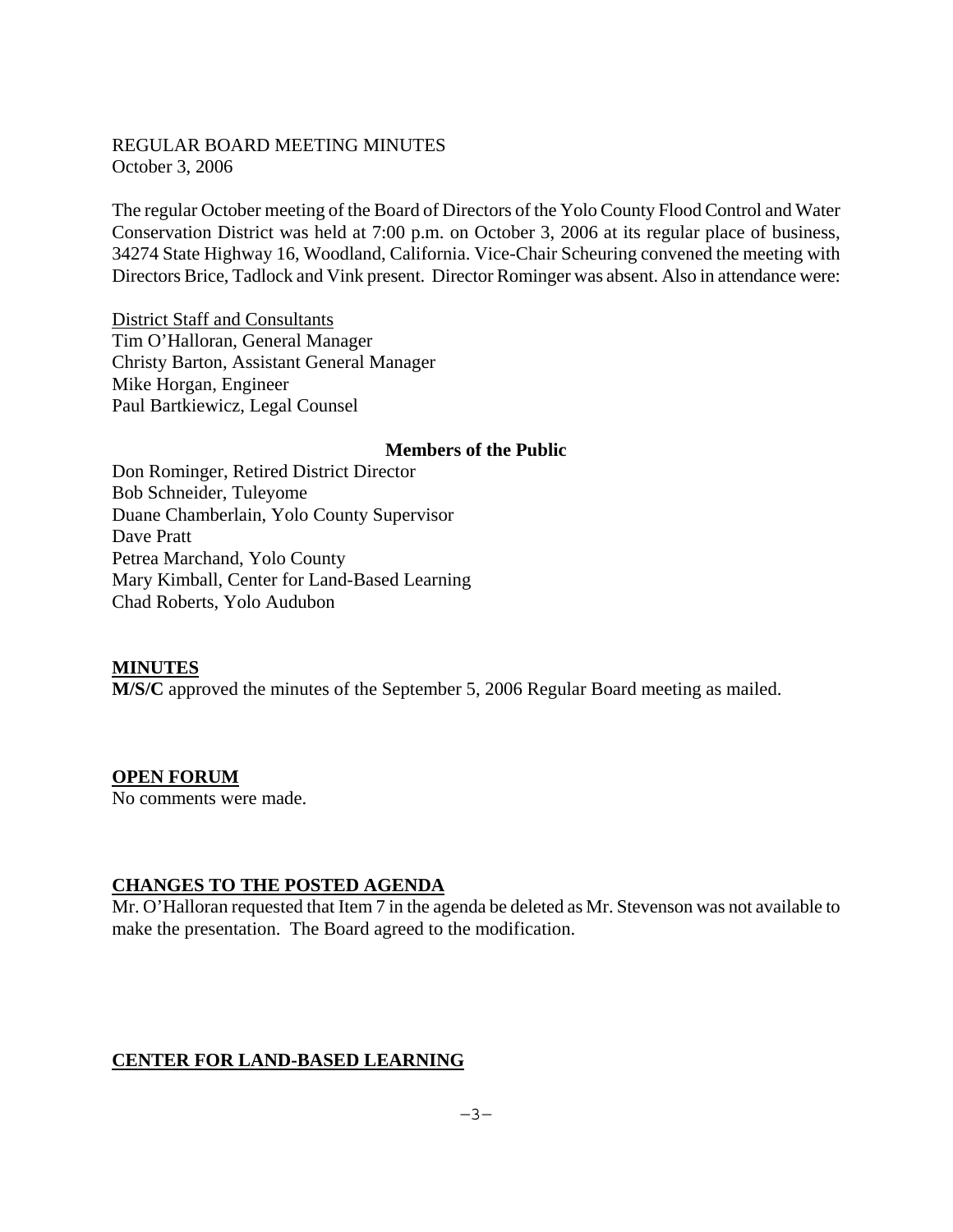Mr. O'Halloran introduced Ms. Mary Kimball, Director for the Center for Land-Based Learning. Ms. Kimball provided an overview of the Center's development history, current organizational structure, and its ongoing agricultural education programs for high school students. She provided details on the FARMS Leadership Program, the SLEWS Program and the Farm on Putah Creek. She stated that the Center draws students from a wide variety of backgrounds and schools and is a statewide nonprofit organization with activities throughout California from Yuba and Sutter Counties in the north to Orange County in the south.

Ms. Kimball also described a past habitat restoration project in which the center partnered with the District and other organizations. She stated that the center sees the potential to continue to partner with the District both on immediate and future projects, including public outreach efforts.

Board discussion followed on the District's past collaboration with the center on the Chapman Reservoir habitat restoration project and on further details for the Center's programs.

# **DISTRICT'S INVESTMENT POLICY**

Director Scheuring summarized the District's Investment Policy and the State requirement for annual review. Mrs. Barton stated that legal counsel had reviewed the policy and found that no changes were required by law.

Board discussion followed on the current policy and no action was taken.

# **STATE AND FEDERAL SURPLUS PROPERTY PROGRAM**

Mrs. Barton described Staff's interest in maintaining the District's ability to utilize the State and Federal Governments' Surplus Property Purchase Program and the requirement for Board authorization to renew its participation in the program.

The Board and Staff discussed past program purchases, elements of the program and the naming of the District employees authorized to purchase surplus property.

**M/S/C** approval of Resolution No. 06.09 of the Yolo County Flood Control and Water Conservation District Authorization to Acquire Federal Surplus Property.

# **NEW YEAR'S EVE RECOVERY UPDATE AND CONTINUATION OF EMERGENCY CONDITIONS**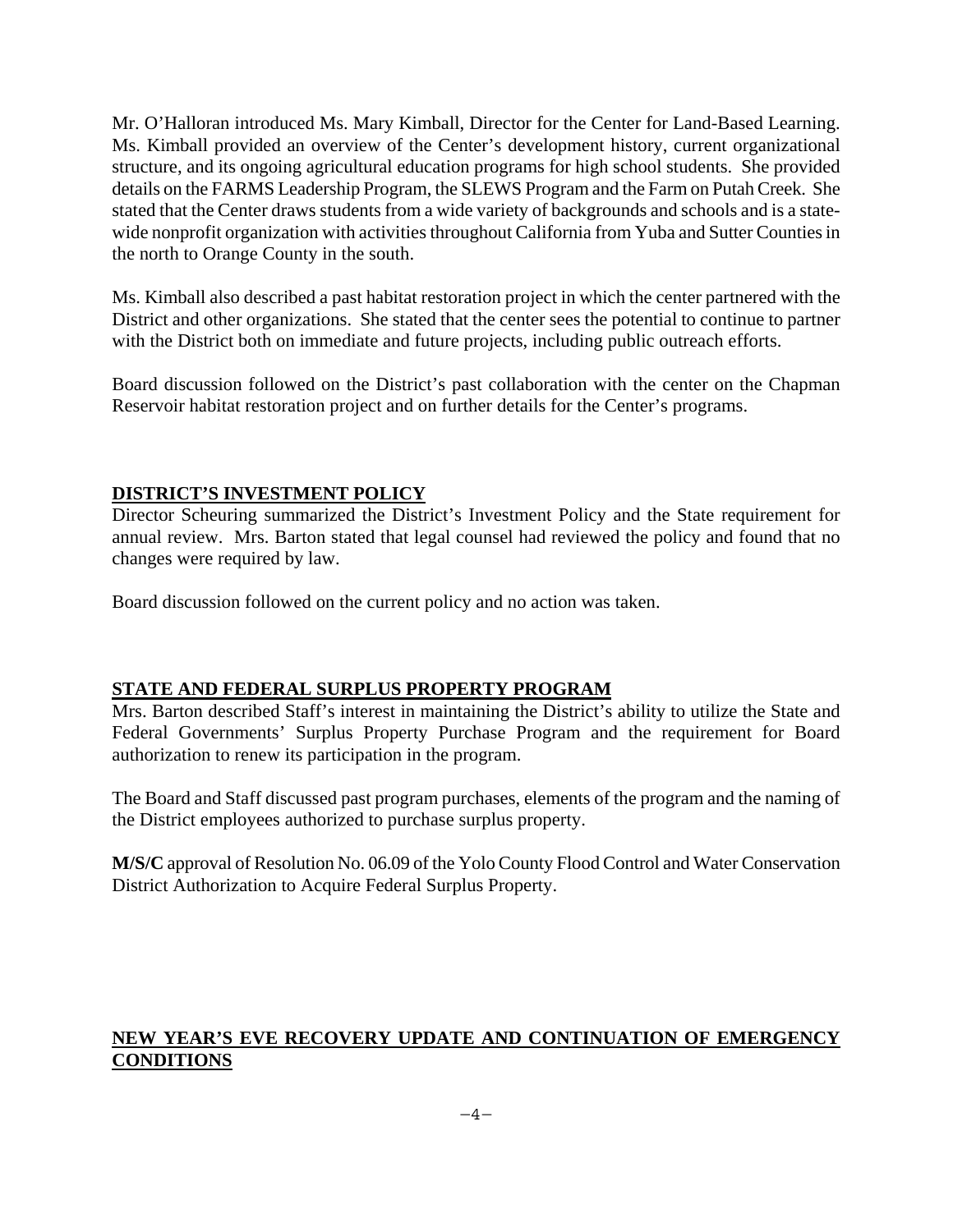Mrs. Barton stated that FEMA had accepted five District projects for funding, but, had found the Hungry Hollow Canal bridge repair work to be ineligible. She advised that FEMA has committed \$104,000 for the five projects and that the District would incur the costs of \$1,500 for them.

Mrs. Barton also stated that FEMA has not yet provided acknowledgment of the \$400,000 worth of erosion control projects that were submitted to the Agency and that further inquires of FEMA would be made.

The Board and Staff discussed the FEMA process and some details of the repair work.

**M/S/C** approval to continue the Declaration of Emergency Conditions until the next Board meeting.

# **DIRECTORS' REPORTS**

Director Vink reported that NCWA has prepared a policy addressing Bay-Delta conservation plans and that its Board is likely to adopt it.

Director Scheuring reported that an internal draft of the IRWMP was being reviewed, that there would be a 45 day public comment period on the document and that a workshop is scheduled for November 11, 2006. Mr. O'Halloran stated that a more substantial presentation on this topic will be provided to the Board at either its November or December meeting.

Director Scheuring also reported that the Water Resources Association of Yolo County (WRA) Flood Control Advisory Committee was conducting augmented outreach and forming a Technical Advisory Committee (TAC). The TAC will meet monthly to review and reflect on current data and report to the WRA board.

# **ATTORNEY'S REPORT**

Mr. Bartkiewicz provided overviews of Propositions 90, 84, and 1E.

He also stated that Prop 90 would substantially change eminent domain law in California, goes beyond the concerns and issues raised by the US Supreme Court's ruling on a case in Connecticut, and may substantially increase costs to public agencies exercising eminent domain. He advised that ACWA and NCWA oppose this proposition. Mr. Schneider stated that Prop 90 is bad for land use planning in California and that there is broad based opposition to it.

Mr. Bartkiewicz reported that NCWA has no position on Prop 84; while ACWA supports it and that both groups support Prop 1E. He recommended Board support Props 84 and 1E and opposition to Prop 90.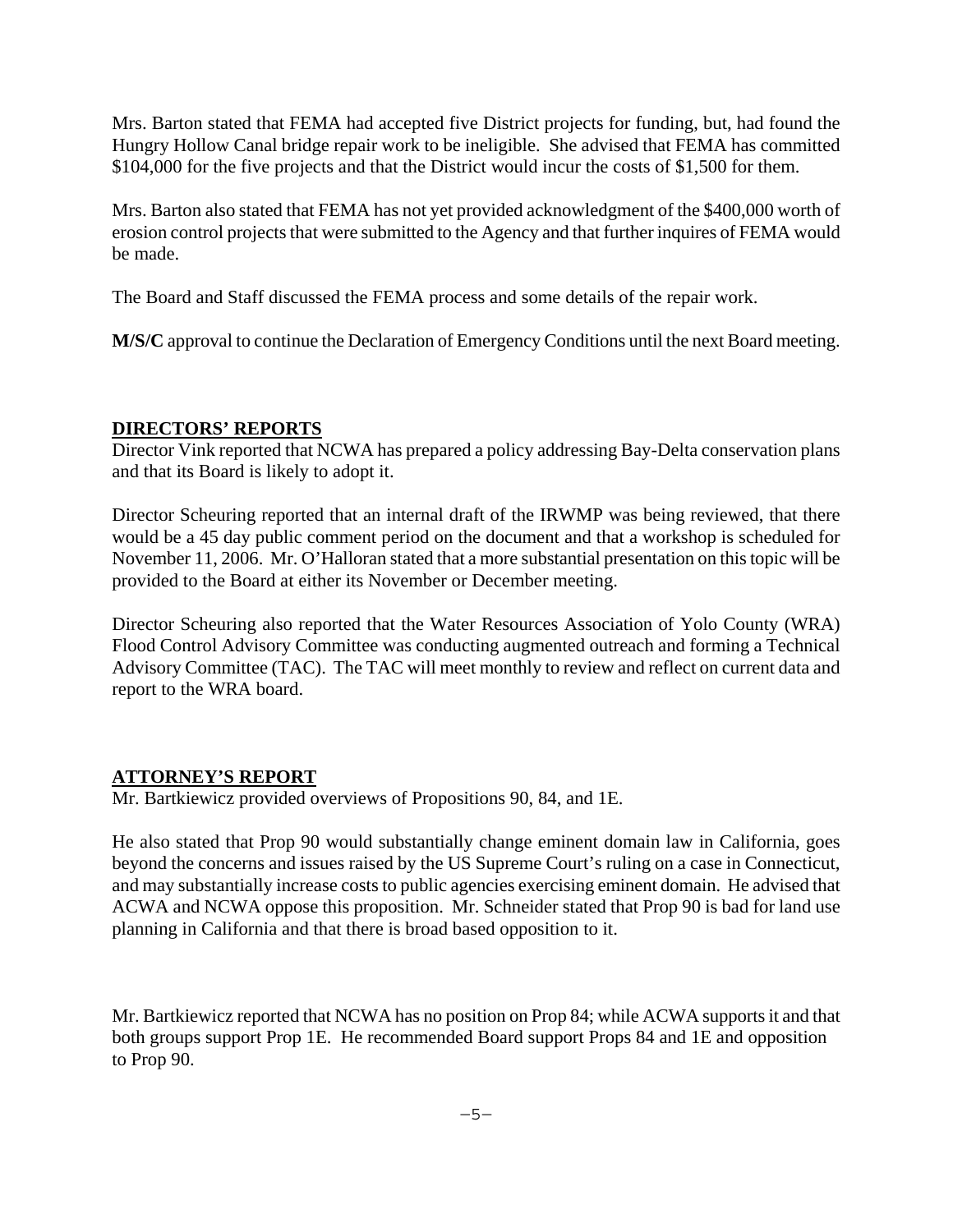Director Vink stated that he had reviewed Proposition 90 and was concerned about its possible negative effects. Mr. Roberts gave an overview of the impacts of a similar previous measure approved in Oregon which created substantial problems. He stated that Proposition 90 was a threat to California.

**M/S/C** approval to support Propositions 84 and 1E, to oppose Proposition 90, and to convey these actions by letter.

Mr. Bartkiewicz reported on the September 2006 court decision which upheld a challenge by El Dorado Irrigation District to the inclusion of Term 91 provisions in a State issued water right contract. The three judicial opinions issued differed, but present a potential for inclusion of Term 91 provisions in future contracts and could even have repercussion for the District. Board and Staff discussion followed on this matter.

Mr. Bartkiewicz also reported that the US Fish and Wildlife Service is planning to delist the Valley Longhorn Elderberry Beetle from the endangered species list and that the action may take quite some time to complete.

# **GENERAL MANAGER'S REPORT**

General Activities: Mr. O'Halloran reported on the following upcoming events:

- October 13 Bucks for Ducks fund raiser
- October 19 Cache Creek Conservancy Autumn Fest
- October 26 Farm City Banquet
- November 17 District Harvest BBQ
- December 16 District Christmas Party

# Davis/Woodland Surface Treatment Plant Project:

Mr. O'Halloran stated that the District is still very engaged as a junior partner and that District operation of a treatment plant is being discussed.

# Madison Elevation Project:

Mrs. Barton reported that raising of the one house in Madison has been completed and the owner has moved back in. She stated that Mercy Housing staff was the key to the success of the project. She also stated that funding for this program is now closed. General discussion by the Board, Staff and audience followed.

# Operations, Maintenance, and Water Conditions:

Mr. O'Halloran advised that the new water year began on October 1, 2006; water storage carry over is good; and, water deliveries to customers will end October 22, 2006 to allow for the Capay Dam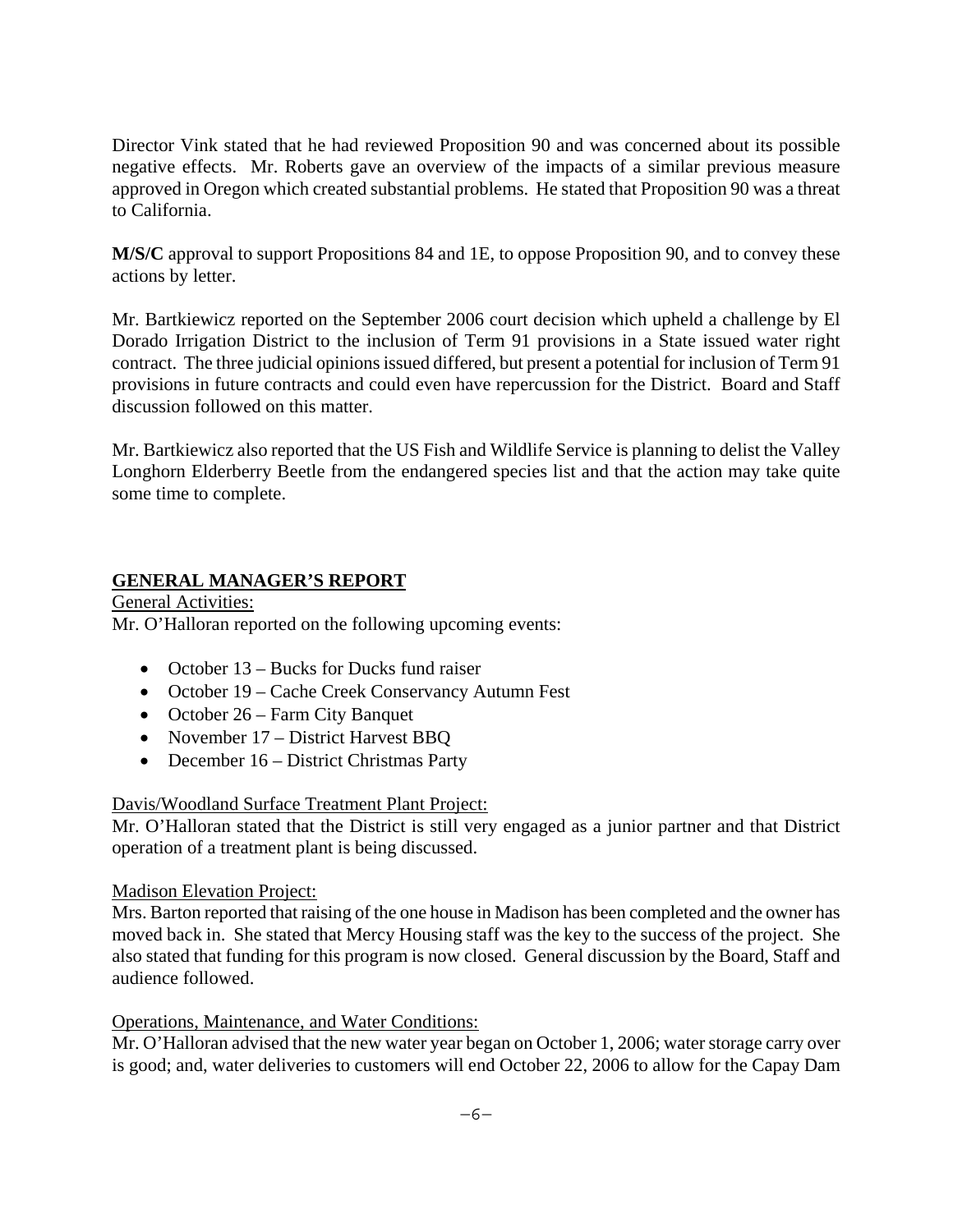inspection. He said the work is expected to take 10 days and he does not anticipate reinitiating deliveries unless unusual circumstances dictate.

The Board and Staff discussed the current fiscal year's budget and Director Vink requested that a report on water sales be given at the November Board meeting.

Indian Valley Dam Penstock Recoating Project:

Mr. O'Halloran reported that Mr. Jack Sinor had prepared bid documents in September for the relining of the penstock and inspection and repair of the internal hydroelectric turbine coatings and components.

He advised that six prospective qualified contractors have been contacted, bids will be opened October 12, 2006, and the budget for this work is \$600,000.

# **GENERAL DISCUSSION**

No comments were made.

# **PAYMENT OF THE BILLS**

**M/S/C** after review, approved the following claims for payment:

Yolo Flood Control Checks: # 37095-37106

# **CLOSED SESSION**

The regular meeting was adjourned to Closed Session under:

Brown Act Section 54956.9(a) Carman vs. YCFC & WCD and Watson vs. YCFC & WCD.

Persons present other than the Board were General Tim O'Halloran, Assistant General Manager Barton and Attorney Bartkiewicz.

# **CLOSED SESSION REPORT**

The regular Board meeting was reconvened. Vice-Chair Scheuring reported that during Closed Session there was no action to report.

There being no further business to come before the Board, the meeting was adjourned.